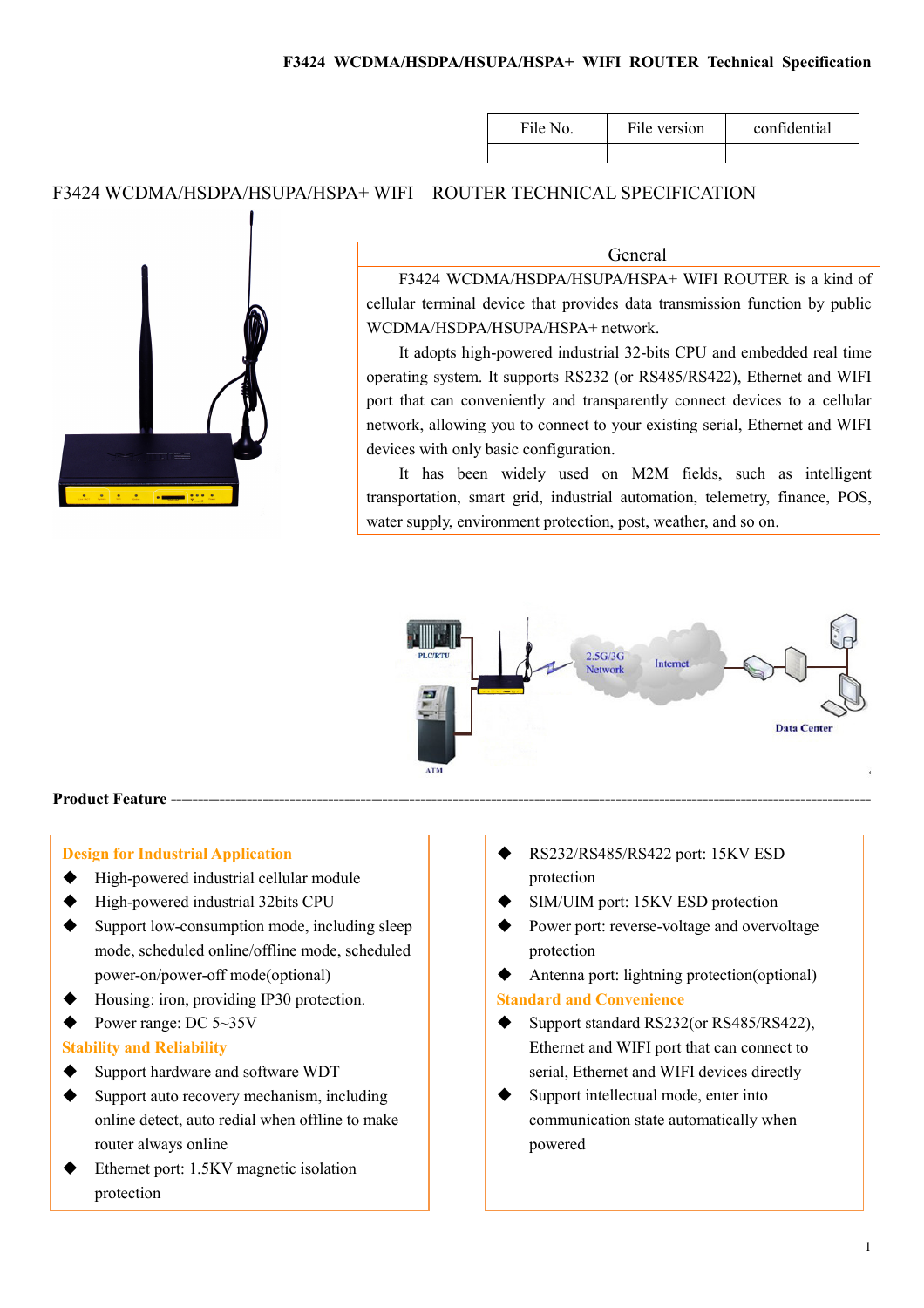- Provide management software for remote management
- ◆ Support several work modes
- Convenient configuration and maintenance interface (WEB or CLI)

### High-performance

- ◆ Support 3G/HSPA/4G WAN access methods.
- ◆ Support VPN client(PPTP, L2TP, OPENVPN, IPSEC and GRE)(only for VPN version)
- ◆ Support VPN server(PPTP, L2TP, OPENVPN, IPSEC and GRE)(only for VPN version)
- Support local and remote firmware upgrade,import and export configure file.
- ◆ Support NTP, RTC embedded.
- Support mulitiple DDNS provider service.
- Support MAC Address clone, PPPoE Server
- $\blacklozenge$  WIFI support 802.11b/g/n. support AP, client, Adhoc, Repeater, Repeater Bridge and WDS(optional) mode.
- ◆ WIFI support WEP, WPA, WPA2 encryption,Support RADIUS authentication and MAC address filter.
- $\blacklozenge$  Support multi online trigger ways, including SMS, ring and data. Support link disconnection when timeout
- Support APN/VPDN
- Support DHCP server and client, firewall, NAT, DMZ host , URL block, QoS, ttraff,statistics, real time link speed statistics etc.
- ◆ Full protocol support , such as TCP/IP, UDP, ICMP, SMTP, HTTP, POP3, OICQ, TELNET, FTP, SNMP, SSHD, etc.
- Schedule Reboot, Schedule Online and Offline,etc.

#### Product Specification Cellular Specification

| Cunular Specification  |                                                                                          |
|------------------------|------------------------------------------------------------------------------------------|
| <b>Cellular Module</b> | Industrial cellular module                                                               |
| Standard and Band      | UMTS/WCDMA/HSDPA/HSUPA/HSPA+850/1900/2100MHz, 850/900/1900/2100MHz(optional)             |
|                        | GSM850/900/1800/1900MHz                                                                  |
|                        | GPRS/EDGE CLASS 12                                                                       |
| Bandwidth              | HSUPA:5.76Mbps(Upload speed)/ HSDPA:7.2Mbps(Download speed)/UMTS:384Kbps (DL/UL)/ HSPA+: |
|                        | 21Mbps(Download speed)                                                                   |
| TX power               | $<$ 24dBm                                                                                |
| RX sensitivity         | $\leq$ 109dBm                                                                            |

### WIFI Specification

| <b>Item</b>    | <b>Content</b>              |
|----------------|-----------------------------|
| Standard       | IEEE802.11b/g/n             |
| Bandwidth      | IEEE802.11b/g: 54Mbps (max) |
|                | IEEE802.11n: 150Mbps (max)  |
| Security       | WEP, WPA, WPA2, etc.        |
|                | WPS (optional)              |
| TX power       | 21.5dBm (11g), 26dBm (11b)  |
| RX sensitivity | $\leq$ -72dBm@54Mpbs        |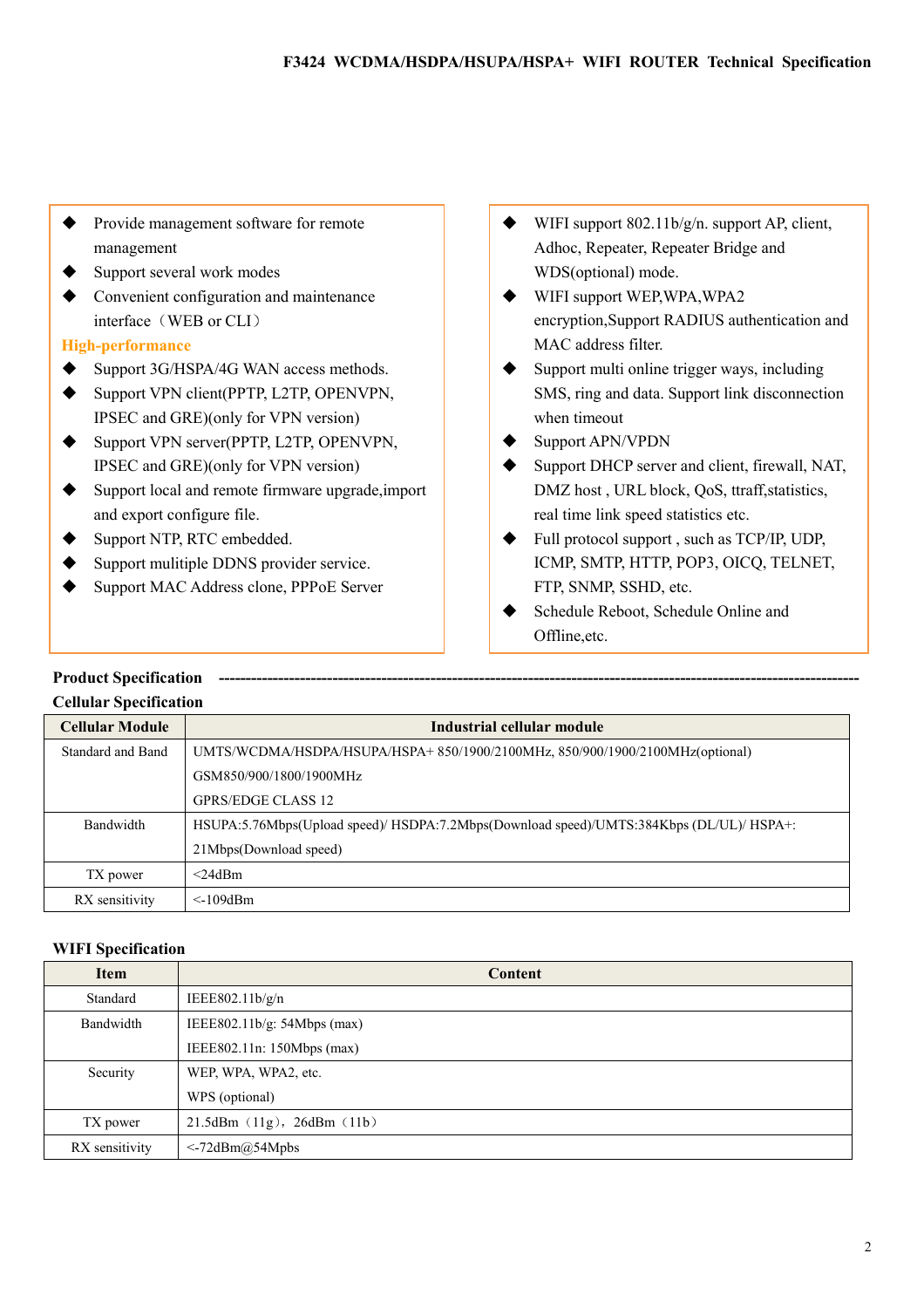## F3424 WCDMA/HSDPA/HSUPA/HSPA+ WIFI ROUTER Technical Specification

## Hardware System

| <b>Item</b>  | Content                 |
|--------------|-------------------------|
| <b>CPU</b>   | Industrial 32bits CPU   |
| <b>FLASH</b> | 8MB(Extendable to 64MB) |
| RAM          | 64MB                    |

# Interface type

| <b>Item</b> | Content                                                                               |  |
|-------------|---------------------------------------------------------------------------------------|--|
| Ethernet    | 1 10/100 Mbps Ethernet port(RJ45), auto MDI/MDIX, 1.5KV magnetic isolation protection |  |
| Serial      | 1 RS232(or RS485/RS422) port, 15KV ESD protection                                     |  |
|             | Data bits: 5, 6, 7, 8                                                                 |  |
|             | Stop bits: $1, 1.5$ (optional), $2$                                                   |  |
|             | Parity: none, even, odd, (space, mark, (optional))                                    |  |
|             | Baud rate: 2400~15200 bps                                                             |  |
| Indicator   | "Power", "System", "Online", "Link/ACT", "WIFI", "Signal Strength"                    |  |
| Antenna     | Cellular: Standard SMA female interface, 50 ohm, lighting protection (optional)       |  |
|             | WIFI: Standard SMA male interface, 50 ohm, lighting protection (optional)             |  |
| SIM/UIM     | Standard 3V/1.8V user card interface, 15KV ESD protection                             |  |
| Power       | Standard 3-PIN power jack, reverse-voltage and overvoltage protection                 |  |
| Reset       | Restore the router to its original factory default settings                           |  |
|             | Power<br>Online<br>Link / ACT<br>Svictiam<br><b>Y</b><br>SIM JUM                      |  |
|             | Rose                                                                                  |  |

## Power supply

| <b>Item</b>           | Content            |
|-----------------------|--------------------|
| <b>Standard Power</b> | DC 12V/1.5A        |
| Power range           | DC $5\sim35V$      |
| Consumption           | $\leq$ 450mA (12V) |

## Physical Characteristics

| <b>Item</b> | Content                         |
|-------------|---------------------------------|
| Housing     | Iron, providing IP30 protection |
| Dimensions  | $157x97x25$ mm                  |
| Weight      | 440g                            |